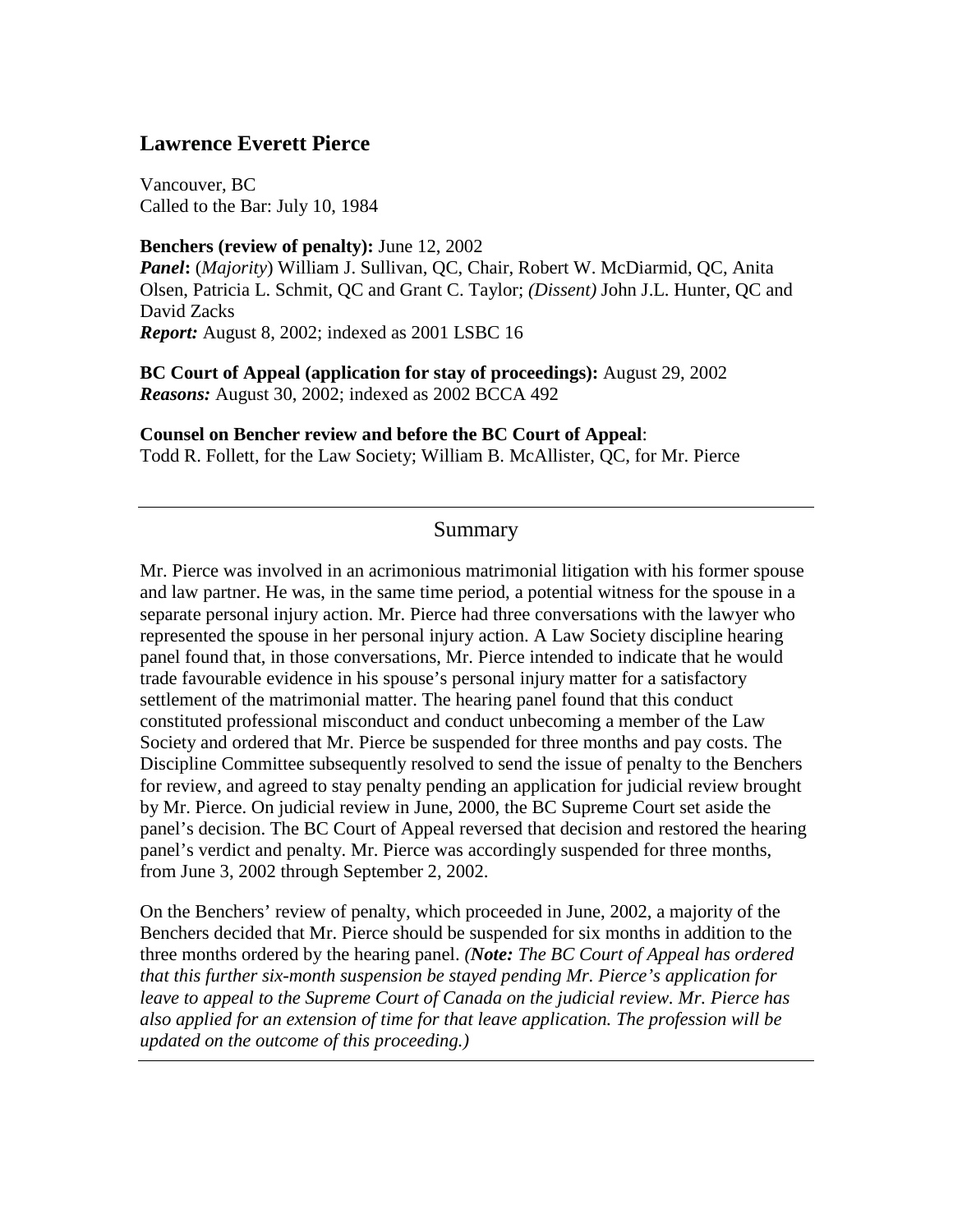# **Hearing panel decision**

Mr. Pierce was involved in an acrimonious matrimonial litigation with his former spouse and law partner. He was, in the same time period, a potential witness for the spouse in a separate personal injury action. Mr. Pierce had three conversations with the lawyer who represented the spouse in her personal injury action. A Law Society discipline hearing panel found that, in those conversations, Mr. Pierce intended to indicate that he would trade favourable evidence in his spouse's personal injury matter for a satisfactory settlement of the matrimonial matter. The hearing panel found that this conduct constituted professional misconduct and conduct unbecoming a member of the Law Society and ordered that Mr. Pierce be suspended for three months and pay costs: see *Re: A Lawyer 00/12 for a full summary of the hearing panel decision.*

On February 3, 2000 the Discipline Committee resolved to send the decision on penalty to the Benchers for review. The Committee consented to an interim injunction to stay the penalty against Mr. Pierce until after hearing of his application to the BC Supreme Court for judicial review.

# **BC Supreme Court decision on judicial review**

On June 7, 2000 the BC Supreme Court determined that a delay by the Law Society in notifying Mr. Pierce that a complaint had been made against him, and a subsequent delay in disclosing to him one page of telephone conversation notes made by a lawyer representing his spouse, resulted in procedural unfairness. The Court ordered that the verdict be set aside and that the Law Society be prohibited from proceeding further with any part of the citation: *Pierce v. Law Society of BC 2000 BCSC 887.*

## **BC Court of Appeal decision on judicial review**

On an appeal by the Law Society, the Court of Appeal overturned the BC Supreme Court decision on judicial review and reinstated the decision of the discipline hearing panel: 2002 BCCA 251. Mr. Pierce was accordingly suspended for three months from June 3, 2002 through September 2, 2002: *see May 7, 2002 Notice to the Profession*.

The Court noted that the chambers judge essentially re-weighed the evidence and reanalysed the issues before the panel when she was in fact restricted to determining whether the panel's decision was "unreasonable."

On the issue of procedural fairness, which was to be decided on the standard of correctness, the Court of Appeal noted that delay alone in a disclosure of notes was not sufficient to stay a hearing, and less drastic remedies, such as an adjournment, must be considered. In these circumstances, following the full disclosure, the hearing was adjourned for 10 months. The Court also noted that the comment of the chambers judge that the original disclosure of the telephone conversation notes to Mr. Pierce likely "buried" any recollection he had of the conversation was only speculation and had no foundation in the evidence.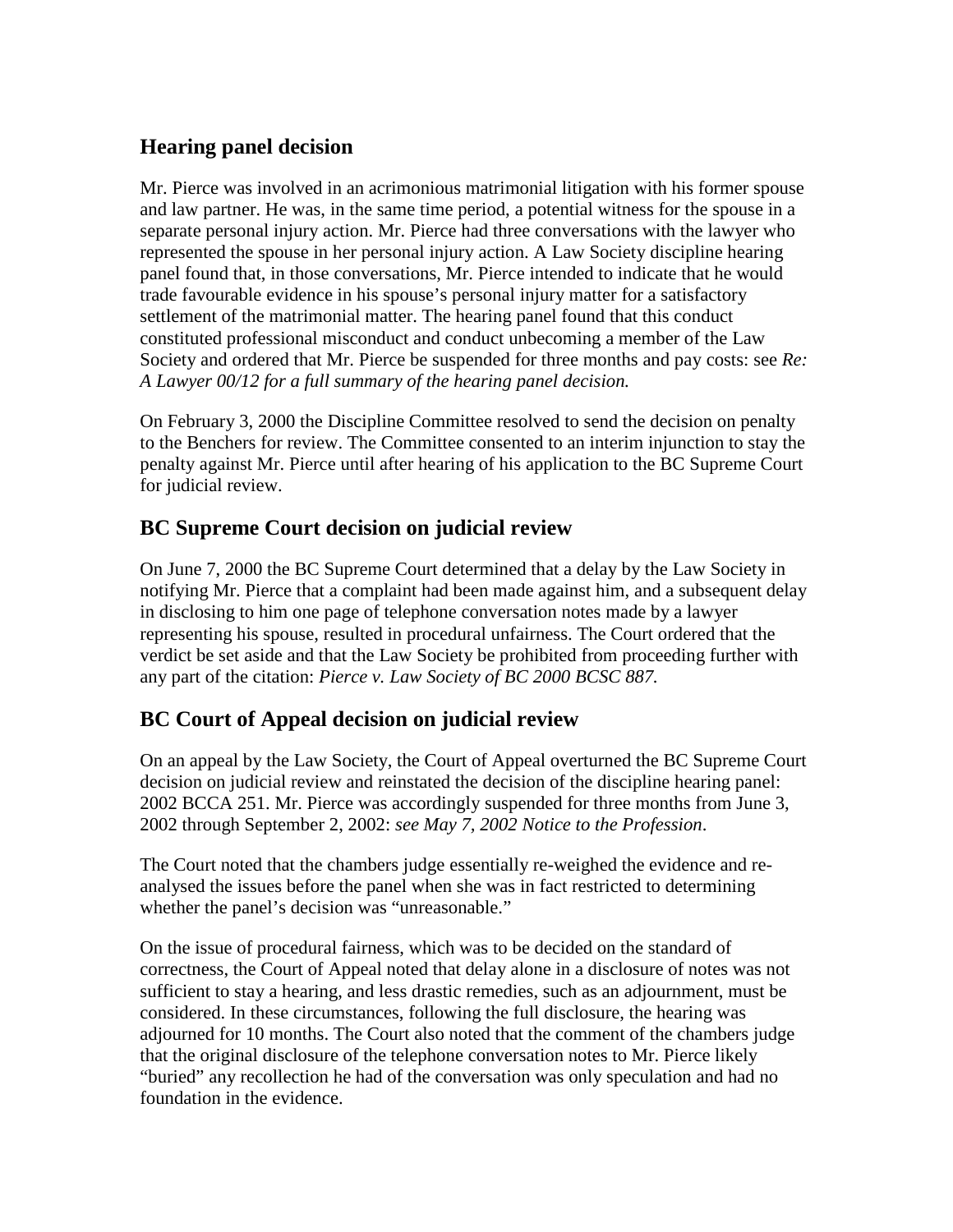## **Benchers review of penalty**

#### *Majority reasons:*

At the beginning of the review, Mr. Pierce sought to challenge the right of Law Society counsel to make submissions on penalty on the basis of institutional bias or, alternatively, reasonable apprehension of bias. The review panel rejected this position and noted it would address the issue in separate reasons.

Following the review before the Benchers, further submissions were made on behalf of Mr. Pierce as to the standard of review. Mr. Pierce's position was that the Benchers should not substitute a decision of the hearing panel unless the panel's decision was unreasonable. The Benchers disagreed, noting that a Bencher review of penalty is on a standard of correctness. In this case there was not controverted sworn evidence or anything markedly different about Mr. Pierce's case that would prompt the Benchers to consider any other standard.

The Benchers noted that the hearing panel had found Mr. Pierce was prepared to blackmail a former client, who was also his ex-wife, and to mislead the court by destroying or twisting evidence for personal gain. Such behaviour is dishonourable and disgraceful and goes to the very root of his obligations as a minister of justice and officer of the courts.

The Benchers noted that any stress and pressure that Mr. Pierce relied on as mitigating his behaviour could not outweigh his obligations as a lawyer. The nature of his conduct was most serious. Furthermore, while Mr. Pierce was mature of age and experience, his professional conduct record disclosed a history of taking advantage of clients and others for monetary gain, as well as sharp practice and failure to honour practice debts. His promises to rectify his behaviour were followed by further conduct that led to conduct reviews and discipline citations.

The Benchers noted that public confidence in the integrity of the profession must be maintained. They expressed hope that the experience of a suspension, which has a punitive element, would encourage Mr. Pierce to mend his ways where lesser penalties of fines had not done so.

The Benchers decided that a three- month suspension was manifestly incorrect. A majority of the Benchers ordered that Mr. Pierce should be suspended for an additional six months. *(Note: On application by Mr. Pierce, the BC Court of Appeal subsequently ordered that this further six-month suspension be stayed pending Mr. Pierce's application for leave to appeal to the Supreme Court of Canada the decision on judicial review: see 2002 BCCA 492 and summary below. Mr. Pierce is also applying to the Supreme Court of Canada for an extension of time to make his application for leave. The profession will be updated on the outcome of this proceeding.)*

#### *Dissenting reasons:*